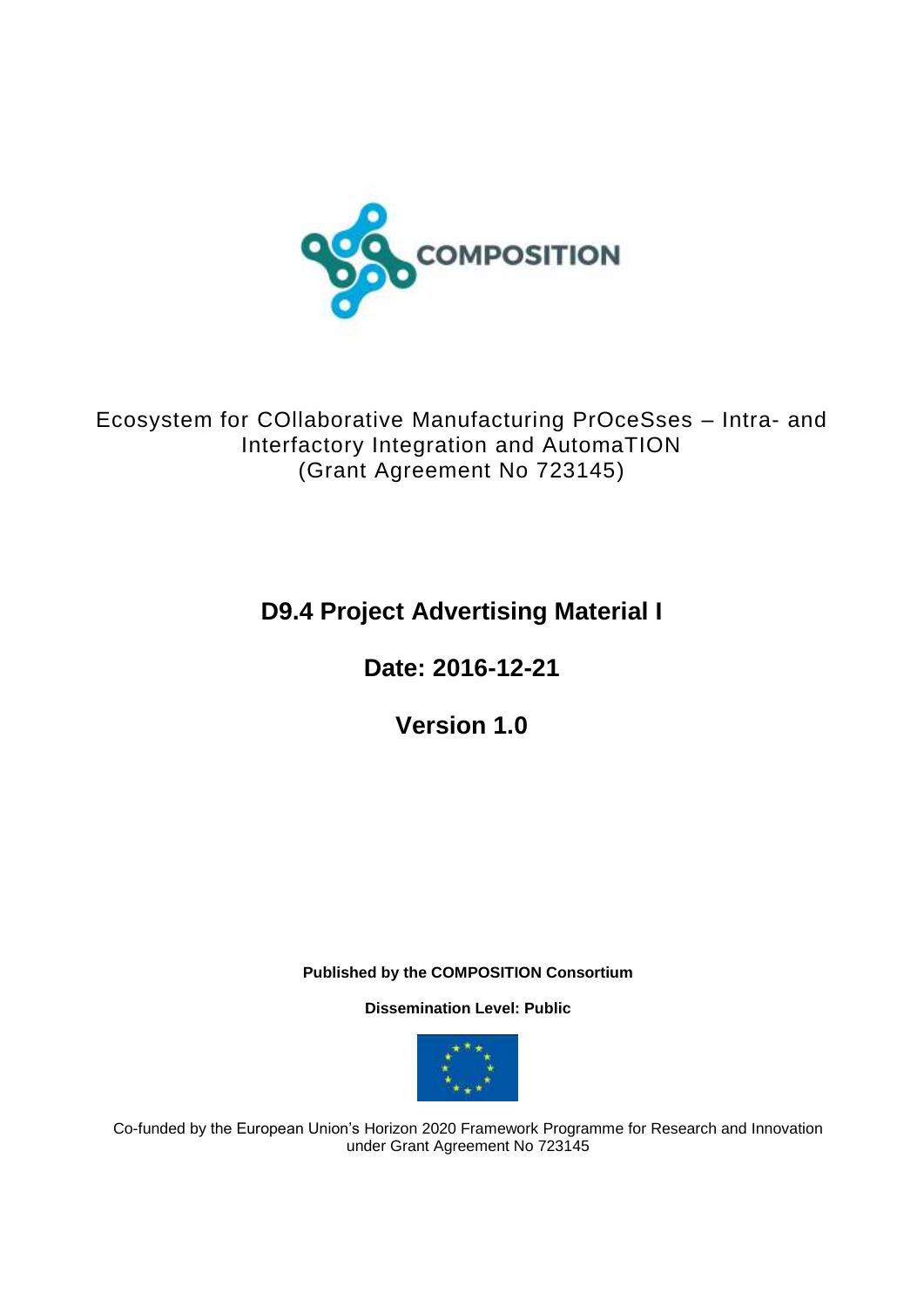# **Document control page**

| Document file:    | D9.4 Project Advertising Material I v1.0.doc                                                               |
|-------------------|------------------------------------------------------------------------------------------------------------|
| Document version: | 1. $\Omega$                                                                                                |
| Document owner:   | <b>IN-JET</b>                                                                                              |
| Work package:     | WP9 - Business Models, Dissemination and Exploitation                                                      |
| Task:             | Task 9.1 Communication and Dissemination Activities                                                        |
| Deliverable type: | DEC.                                                                                                       |
| Document status:  | $\Box$ Approved by the document owner for internal review<br>$\boxtimes$ Approved for submission to the EC |

### **Document history:**

| <b>Version</b> | Author(s)                  | Date       | Summary of changes made                  |
|----------------|----------------------------|------------|------------------------------------------|
| 0.1            | Louise Birch Riley, IN-JET | 2016-12-16 | ToC                                      |
| 0.2            | Louise Birch Riley, IN-JET | 2016-12-20 | Added input from ATL, ready for internal |
|                |                            |            | review                                   |
| 1.0            | Louise Birch Riley, IN-JET | 2016-12-21 | Incorporated reviewer comments           |
| 1.0            | Louise Birch Riley, IN-JET | 2016-12-21 | Final version submitted to the European  |
|                |                            |            | Commission                               |

### **Internal review history:**

| <b>Reviewed by</b>         | <b>Date</b> | <b>Summary of comments</b>              |
|----------------------------|-------------|-----------------------------------------|
| Matteo Pardi, NXW          | 2016-12-20  | Approved with minor comments            |
| Theofilos Mastos, KLEEMANN | 2016-12-20  | Approved with minor amendments proposed |

### **Legal Notice**

The information in this document is subject to change without notice.

The Members of the COMPOSITION Consortium make no warranty of any kind with regard to this document, including, but not limited to, the implied warranties of merchantability and fitness for a particular purpose. The Members of the COMPOSITION Consortium shall not be held liable for errors contained herein or direct, indirect, special, incidental or consequential damages in connection with the furnishing, performance, or use of this material.

Possible inaccuracies of information are under the responsibility of the project. This report reflects the information contained therein. **Executive Summary 2006** solely the views of its authors. The European Commission is not liable for any use that may be made of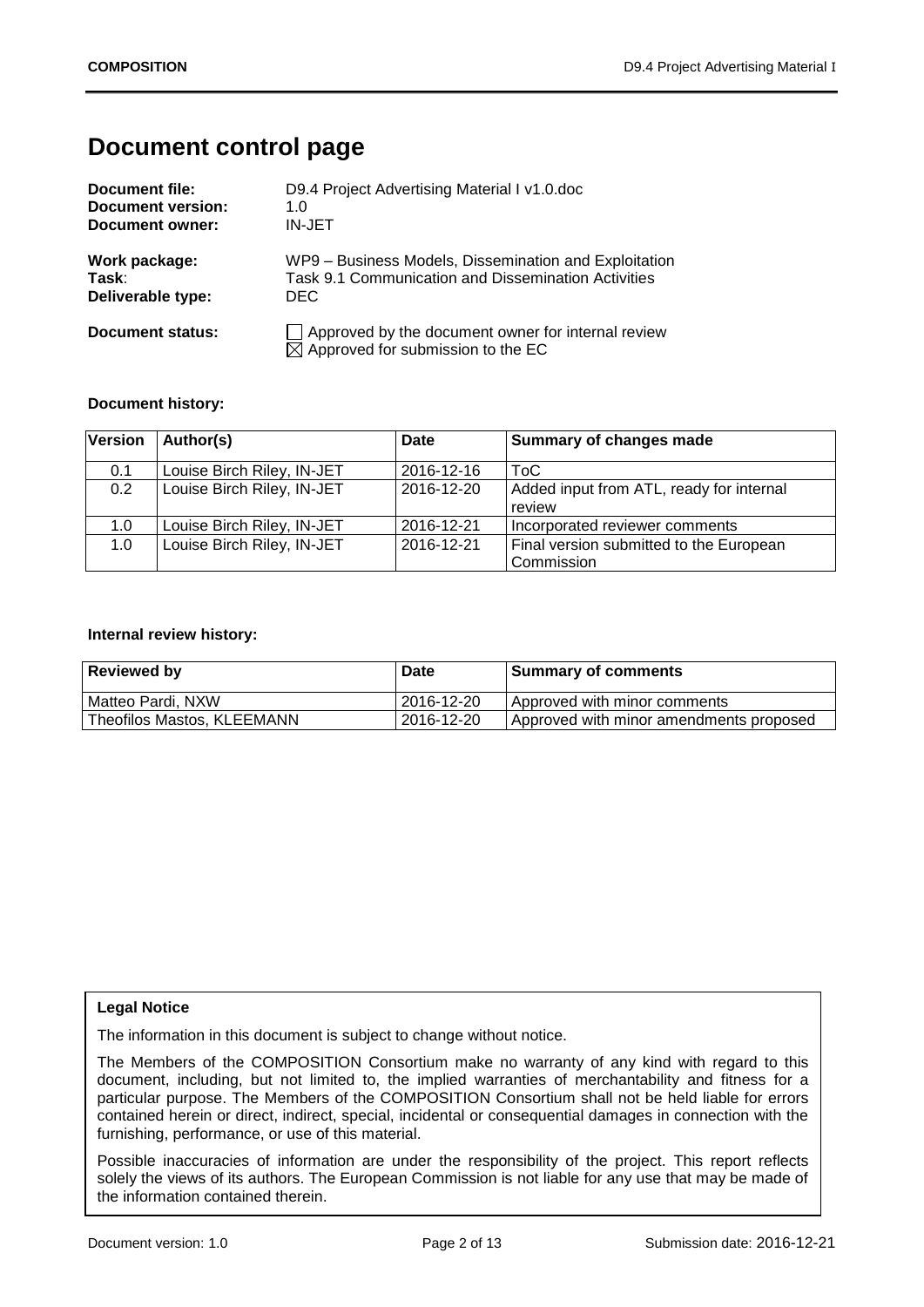| 3 |  |
|---|--|
|   |  |
|   |  |
|   |  |
|   |  |
|   |  |
|   |  |
|   |  |
|   |  |
|   |  |
| 4 |  |
|   |  |
|   |  |
|   |  |
|   |  |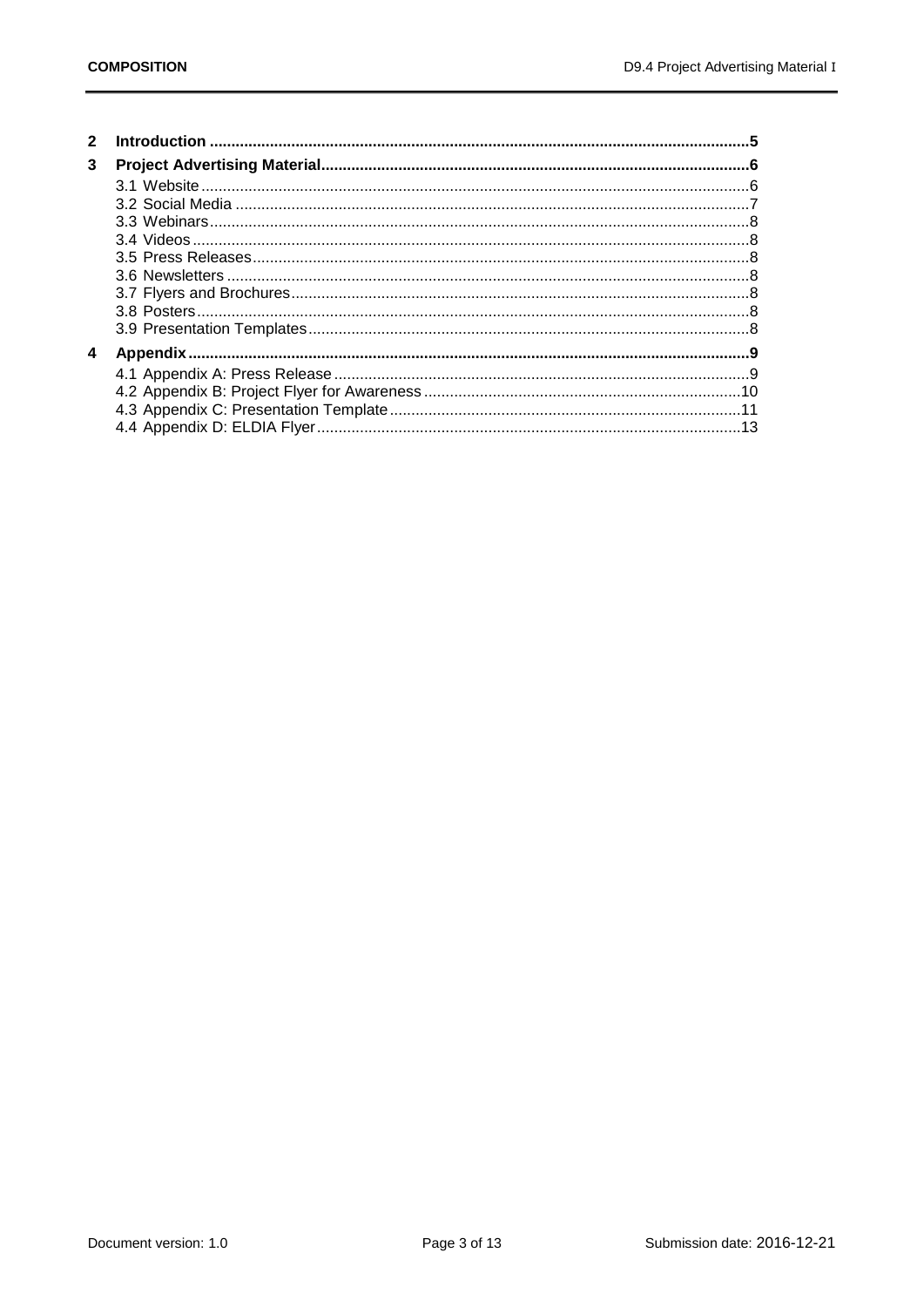# <span id="page-3-0"></span>**1 Executive Summary**

This deliverable provides an overview of the first advertising material created and planned at the beginning of the project.

The advertising material includes:

- ➢ Website
- ➢ Social Media
- ➢ Webinars
- ➢ Videos
- ➢ Press Releases
- ➢ Newsletters
- ➢ Flyers and Brochures
- ➢ Posters
- ➢ Presentation templates

A related communication, D9.5 Project Advertising Material II, will be issued in M14.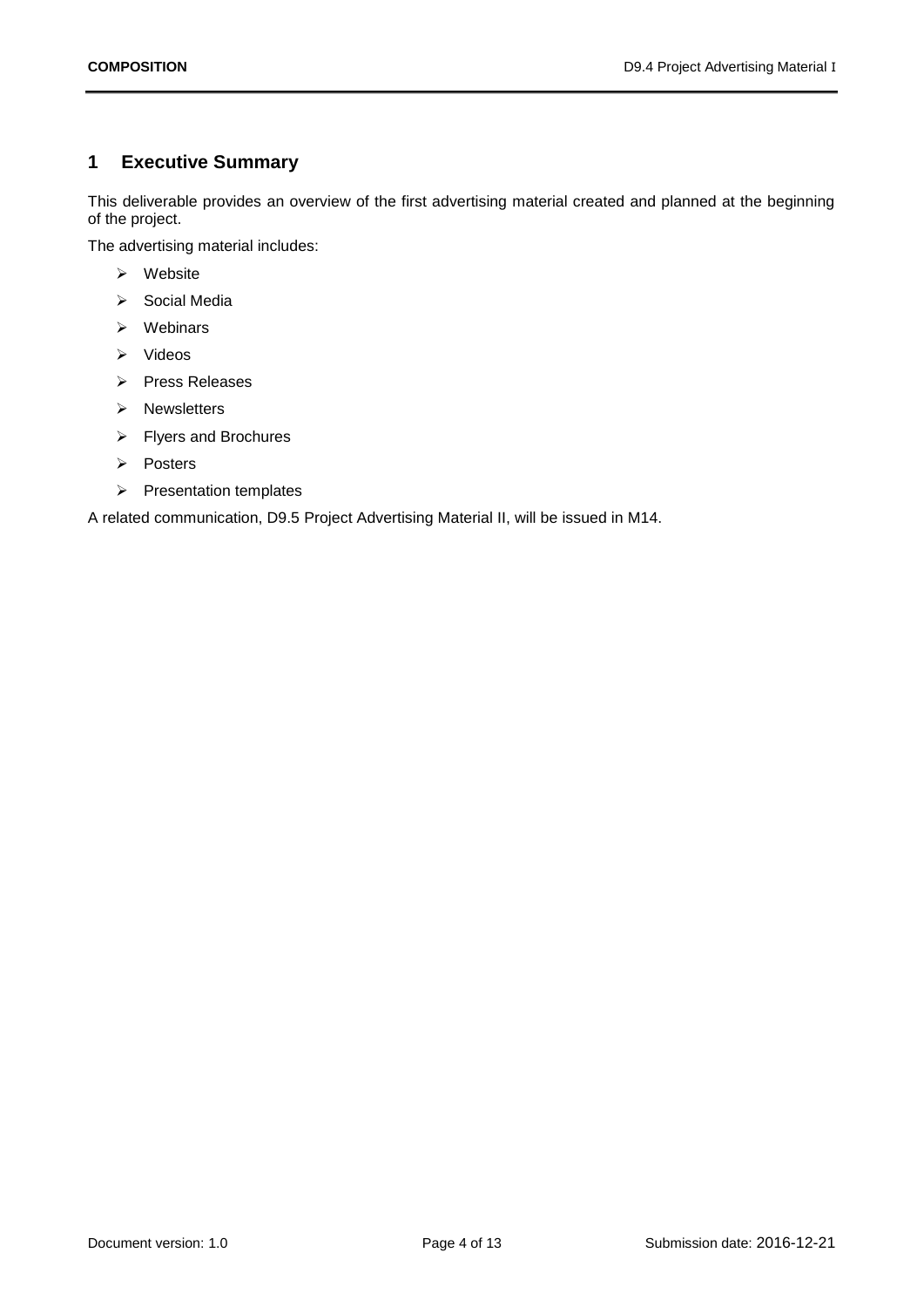# <span id="page-4-0"></span>**2 Introduction**

This deliverable is classified as a DEC (Dissemination, exploitation, communication) delivery, providing an overview of the first advertising material created and planned at the beginning of the project.

It is part of task T9.1 Communication and Dissemination Activities and is related to D9.1 Communication Strategy and Plan, D9.2 Project website and D9.3 Dissemination Strategy and Plan. The document will be updated twice during the project, in M14 and M26.

In this document, the project's current and planned advertising material is described including: website, use of social media, webinars, videos, press releases, newsletters, leaflets, brochures, posters and presentation templates.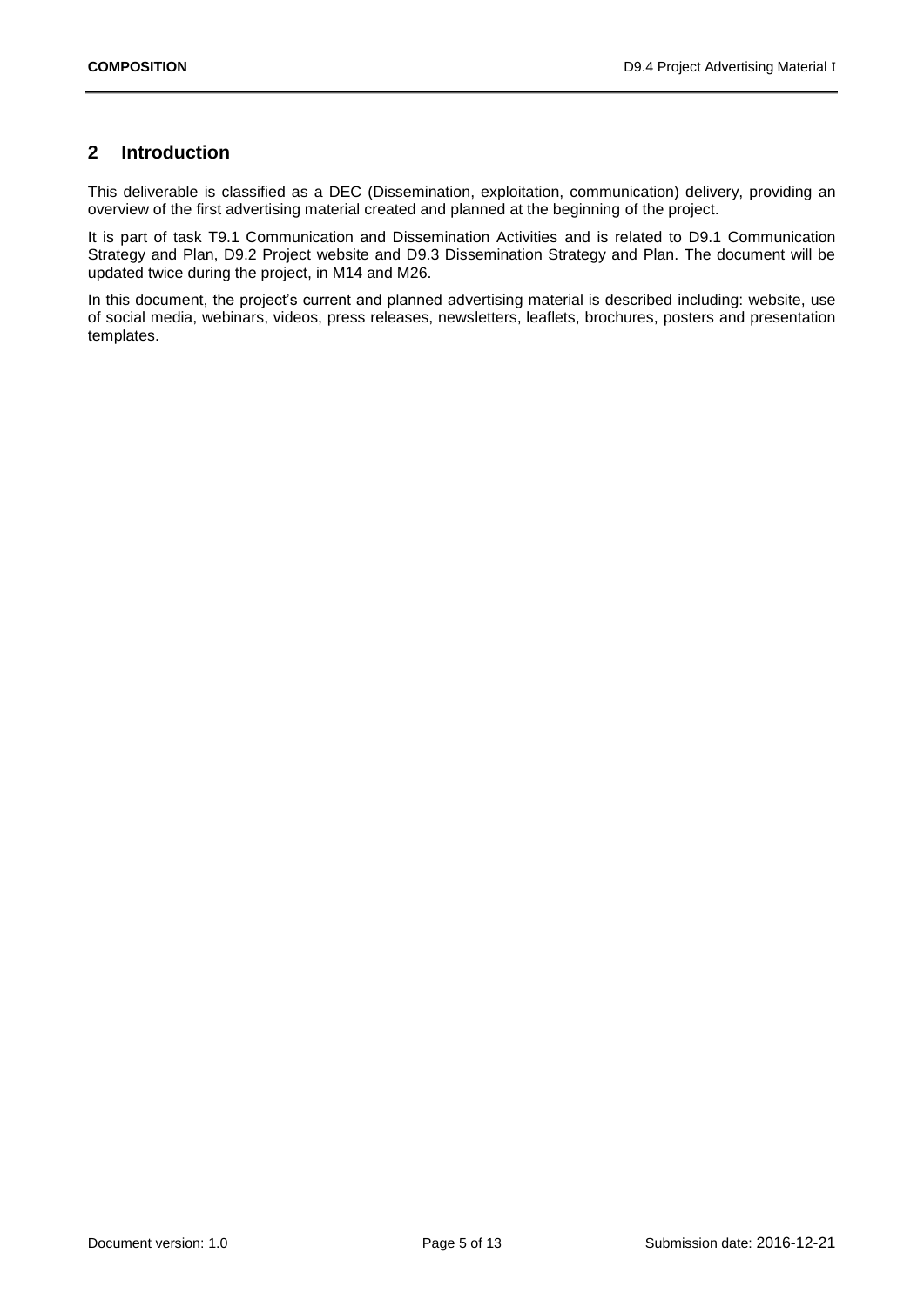# <span id="page-5-0"></span>**3 Project Advertising Material**

The project strategy is to progressively increase dissemination efforts as project results are obtained. At the early stages, the aim is to obtain a wide awareness of the COMPOSITION project, create favourable conditions for facilitating exploitation and guarantee project results after the end of the project. At the latter stages, the activities will focus on integrating and exploiting COMPOSITION technologies, making use of the development progress and demonstrate results at the COMPOSITION pilots.

In the first year of the project, the dissemination activities will thus focus on:

- (i) Create awareness about the COMPOSITION project;
- (ii) Dissemination in strategic networks of the partners;
- (iii) Prepare powerful standing in industrial clusters.

The methods used for achieving these targets cover:

- Publication of marketing material (brochures, flyers, posters, web site);
- Press releases and liaison with business stakeholders;
- Aligning events with similar EU or national projects;
- Attendance in seminars and congresses.

The following sections describe the advertising material produced and planned.

### <span id="page-5-1"></span>**3.1 Website**

The website is accessible at [www.composition-project.eu](http://www.composition-project.eu/) and will be continuously updated with news, results, public deliverables and other relevant material. The website is pictured in Figure 1 and 2.



**Figure 1: COMPOSITION website – front page**

The website is described in detail in deliverable D9.2 Project Website, as are the Social Media and Webinars listed in Sections [3.2](#page-6-0) and [3.3.](#page-7-0)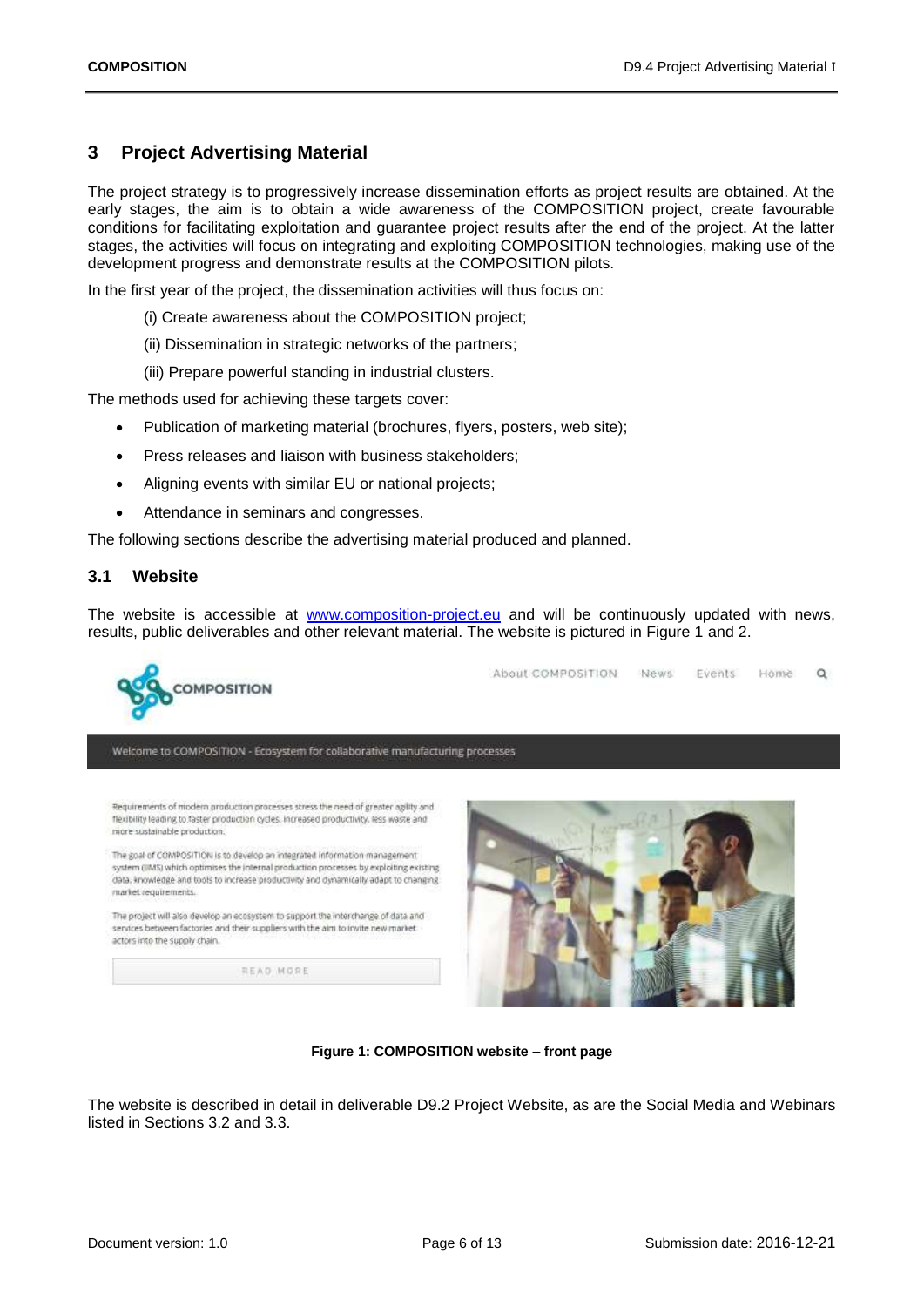

Visits to KLEEMANN and ELDIA facilities

To establish exactly where in the production that COMPOSITION can be of benefit, one must understand the existing processes. For this reason, all partners were invited on a guided tour around KLEEMANN's and ELDIA's facilities



Self-powered IoT devices

Powering the Internet of Things was a central theme at the Tyndall Technology Day which took place in Dublin on 11th October 2016. COMPOSITION was introduced as a key application area for energy harvesting.



How can IoT improve manufacturing?

COMPOSITION was presented at the Swedish conference IoT for business on 27th October 2016 in Stockholm. The topic was how companies can improve their business with the use of IoT. Dr. Marc Jentsch from Fraunhofer

**Figure 2: News section on website**

# <span id="page-6-0"></span>**3.2 Social Media**

COMPOSITION is currently present on Twitter:<https://twitter.com/Composition2016>



COMPOSITIONproject @Composition2016 8. dec. Guided tour at Kleemann and ELDIA premises to understand manufacturing processes and build scenarios #futurefactories

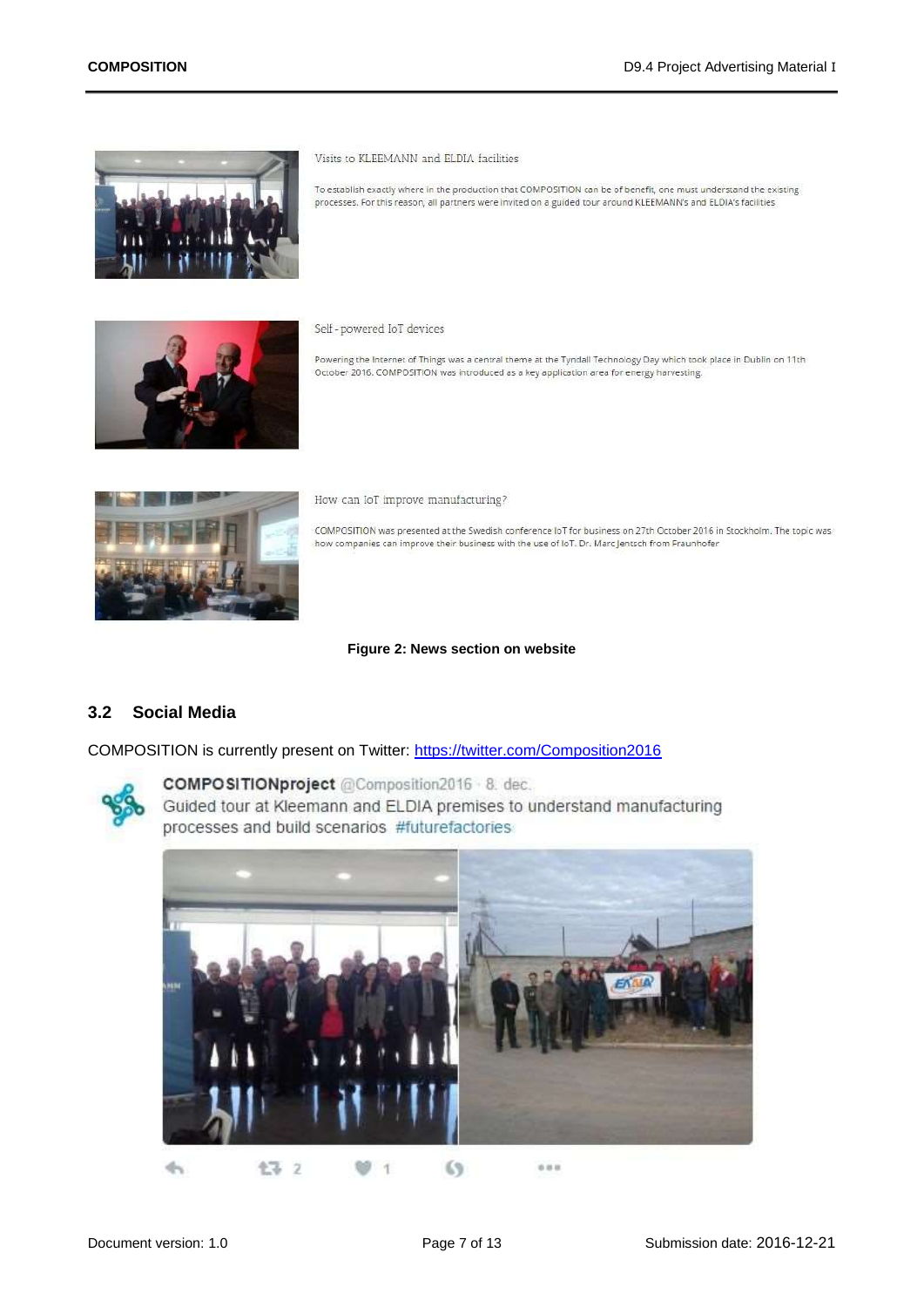### **Figure 3: COMPOSITION Twitter profile**

The plan is to establish a LinkedIn profile during year 1 as well as a YouTube channel once the first video is produced in year 2 of the project.

## <span id="page-7-0"></span>**3.3 Webinars**

Three webinars are planned, targeting different stakeholders: industrial innovators, IIMS suppliers, manufacturing companies and supply chain consultants. The events will be webcast live and later available on-demand using a webcasting platform provided and hosted by IN-JET. The webinars will also be shared on YouTube. The first webinar is planned to take place in year 2 of the project.

# <span id="page-7-1"></span>**3.4 Videos**

At least two videos have been planned. Based on the first demonstrator, a video will be made for distribution to the general public and the industrial community (during year 2). Further small videos will be produced in the course of COMPOSITION to promote the project and demonstrate the results. Videos created by the project will be accessible from the website and via the YouTube channel.

# <span id="page-7-2"></span>**3.5 Press Releases**

Press releases will be issued ad-hoc in relevant languages, depending on the project's progress. A press release has been prepared and launched to announce the start of the project. See [Appendix A.](#page-8-1)

## <span id="page-7-3"></span>**3.6 Newsletters**

COMPOSITION plans to produce eight newsletters describing the results obtained in the project and planned activities. They will be distributed to the relevant audiences by the individual partners as well as via the project's website. Content will vary and will target different segments such as industry and technology audiences. The first newsletter is due in M08, welcoming readers and presenting vision and first results.

## <span id="page-7-4"></span>**3.7 Flyers and Brochures**

An initial flyer has been produced as a general presentation of COMPOSITION distributed by partners at events and via the website. It can be found in [Appendix B.](#page-9-0) The plan is to update the flyer when needed to reflect the project progress. In the beginning of the third year, when the components of COMPOSITION are fully known, a more comprehensive, pre-commercial brochure will be developed and distributed as a foundation for exploitation.

Partner ELDIA has also produced a commercial flyer, highlighting the involvement in COMPOSITION. See [Appendix D.](#page-12-0)

# <span id="page-7-5"></span>**3.8 Posters**

Two posters will be designed to support dissemination at trade shows, conferences and external workshops with the first one being produced at the beginning of year 2 (M15).

# <span id="page-7-6"></span>**3.9 Presentation Templates**

Several presentation templates and logo have been produced to ensure a coherent graphical identity and look. The templates cover presentations (shown in [Appendix C\)](#page-10-0), deliverables, documents, agendas and minutes. A general presentation of COMPOSITION for partner use is being prepared to support presentations of COMPOSITION at meetings, events etc.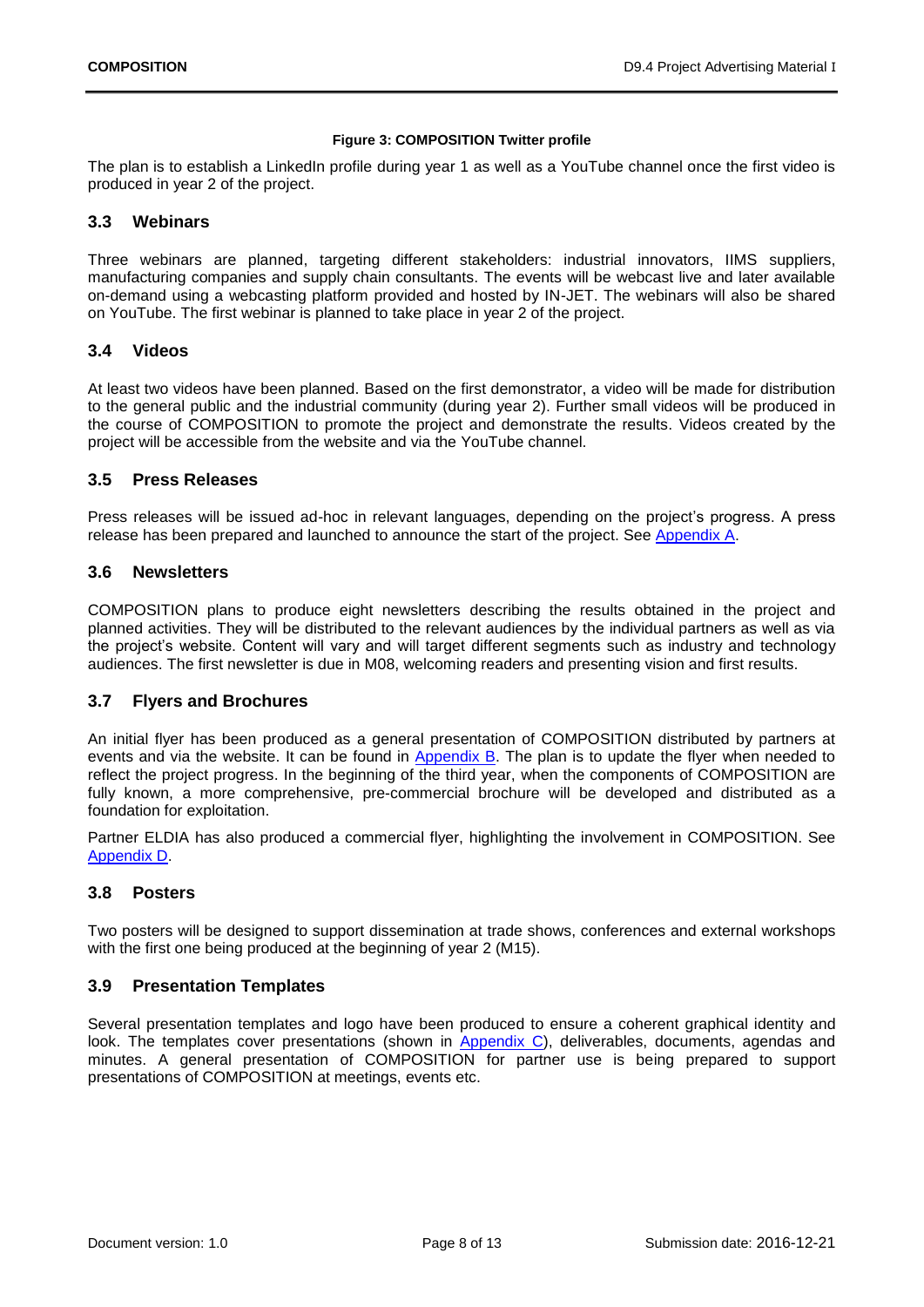# <span id="page-8-0"></span>**4 Appendix**

### <span id="page-8-1"></span>**4.1 Appendix A: Press Release**



Press release 21/11/16

Ecosystem for collaborative manufacturing processes - intra- and interfactory integration and automation

#### Ecosystem for optimising production and external collaboration in manufacturing

The newly launched COMPOSITION project is developing a digital ecosystem which helps factories optimise internal production processes and external collaboration with suppliers by putting existing data, knowledge<br>and tools into play. The technologies will be trialled in two different factory infrastructures.

To increase productivity and quickly adapt to changing markets, manufacturers today must connect and utilise their data to the full, both within the factory's value chain as well as in the supply chain;

COMPOSITION will develop an integrated information management system which connects and integrates the heterogeneous data across the value chain, providing analysis, forecasting and decision support. Additionally, COMPOSITION will connect factories and suppliers in a virtual market, making it possible to fulfil actual production needs and open up for new collaborations, with security, privacy and data protection by design, explains Project Coordinator, Dr. Markus Eisenhauer from Fraunhofer Institute for Applied Information Technology.

#### Pilot sites in Ireland and Greece

The technologies will be trialled in two different factory infrastructures to demonstrate the different scenarios and the broad applicability of the system: In a medical device production plant in Clonmel, Ireland owned by Boston Scientific Limited and in a lift production plant in Kilkis, Greece owned by Kleemann Lifts.

The first pilot focuses on the COMPOSITION system and the processes inside the production plant, looking at the production of pacemakers. Here, the objectives are to optimise the manufacturing processes by exploiting existing data, knowledge and tools;

The challenge is to overcome the difficulty of integrating machines and complexity of data across the value chain. COMPOSITION will be used to connect these data, measure different parameters from the machines and improve the production processes, says Graham Lonergan, Principal R&D Engineer from Boston Scientific

The second pilot will also use COMPOSITION to optimise internal manufacturing processes in the production of lifts but in addition to this, it will focus on the interaction between different companies in the production. The objective is to design and implement a technical operating system, connecting data between the factory and its suppliers to look at the possibilities of new services and practises;

The COMPOSITION system will be used to optimise the logistics processes of waste management in the manufacturing of lifts with our current supplier ELDIA. It will also enable a market place open to<br>new third party entities which can interact in the supply chain and provide new service e.g. to improve cycle time, cost, flexibility or resource usage, says Aggelos Papadopoulos, Technical Services Manager from Kleemann.

#### About the project

The COMPOSITION project is co-funded by the European Union's Horizon 2020 research and innovation programme under grant agreement No 723145. It constitutes 12 organisations from seven countries, mixing industrial, technology, research and business expertise.

For further information, contact Project Coordinator, Dr. Markus Eisenhauer from Fraunhofer Institute for Applied Information Technology: markus.eisenhauer@fit.fraunhofer.de

Or visit the project at: www.composition-project.eu

The information in this document is subject to change without notice. The Members of the COMPOSITION Consortium make no<br>warranty of any kind with regard to this document, including, but not limited to, the implied warranti indirect, special, incidental or consequential damages in connection with the furnishing, performance, or use of this material.

Possible inaccuracies of information are under the responsibility of the project. This document reflects solely the views of its authors. The European Commission is not liable for any use that<br>may be made of the information contained therein. Copyright 2016 by the COMPOSITION project.

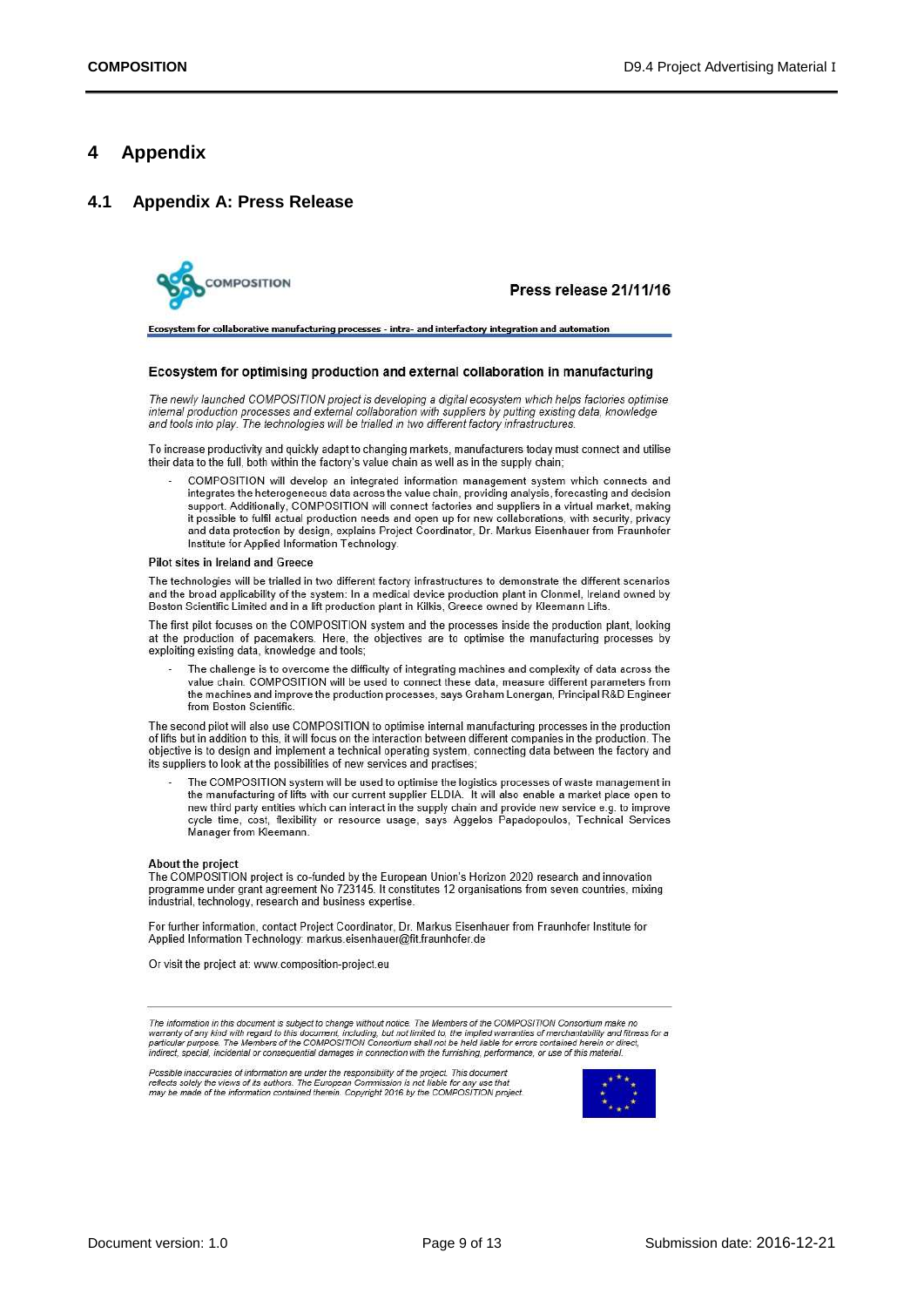#### <span id="page-9-0"></span> $4.2$ **Appendix B: Project Flyer for Awareness**



The COMPOSITION project is a 36-months project which started in September 2016. The project is receiving funding<br>from the European Union's Horizon 2020 research and loop-atlos programme under grant agreement Ro 723145.<br>Con

# The COMPOSITION ecosystem



The COMPOSITION ecosystem consists of an integrated information<br>Management System (IM6) for optimizing internal production processes and a<br>sectionsal operating system correcting the IM6 of factories in a virtual market<br>fo

The COMPOSITION BHS is developed on digital models of business and<br>production processes. It encomposites a set of core, multi-disciplinary and<br>multi-domain integrated foctors: such as intersoperability, state for<br>low disk

The CONPOSITION market<br>place is a technical operating system for connected factories where<br> $\lambda_\text{QPPS}$  with sufficient negotiation rights will discover, set up<br>and coordinate several partners in fulfilling given productio

integrating machines<br>and complex data

An innovative library of An imavable library of<br>open, standard connectors<br>is developed, to ease the<br>integration and coupling of<br>read chee data, information<br>and knowledge from<br>existing, heterogeneous<br>sources in the factory. Tools for analysis and decis et support

Security, privacy and data<br>protection by design

A core set of data management and analytics tools is deployed, detecting<br>complex patterns in manufacturing big<br>data sets. COMPOSITION will also. data sies, COMPOSITION will also<br>happent a deep learning toolbil for irredaptation and adjustments of<br>experiments of experiments of experiments of the spectra of<br>the signal metrics, in real times Can tape of this, a Decis

End-to-end wcurity for trusted data exchange based<br>on block-chain technology<br>and authorised agents will are automated aparts was<br>confidentially, integrity and<br>availability of required<br>information for all authorized<br>stakebolders in the supply chain.

# Producing pacemakers and defibrillators



One of the two pilots in COMPOSITION is the medical production<br>plant in Clonmel, Ireland, owned by Boston Scientific Limited.

Here, focus is on the production of pacemakers and deflicible<br>tora and how CONPOSITION can help to optimise the manufacturing processes, productivity and the additiv to adapt to the current mathets.

COMPOSITION will be used to collect, connect and visualise the<br>complex and heterogenous data from the different machines in<br>the value cluim to identify impededge gaps and enable a more efficient planning



# **COMPOSITION**

Ecosystem for optimising production and external collaboration in manufacturing

The COMPOSITION project is developing a digital<br>ecosystem which helps factories optimise internal<br>production processes and external collaboration with suppliers by putting existing data, knowledge and tools

Manufacturing companies are offered a digital automation<br>framework which enables its users to connect and<br>integrate data across the value chain, providing analysis,<br>forecasting and decision support for an optimal<br>productio

On top of this, COMPOSITION will connect factories with its suppliers in a virtual market, making it possible to<br>fulfil actual production needs and open up for new<br>collaborations, with security, privacy and data protection by design.

The technologies will be trialled in the production of<br>pacemakers in Ireland and in the production of lifts in<br>Greece to document the versatility of the system.

# Collaboration in lift production

In RLEEMANN's UIT production plant in<br>Killes, Greece, CD6FOSFION<br>technologies are also deployed to<br>quivries the internal production<br>provesses. However, the main focus is<br>on the internation between different<br>for the intera companies in the production



composes as the production.<br>The objective is to design and implement<br>a technical operating system, connecting data between the factory and its suppliers. Together with<br>its correct suggler EUDA, ALEDARN will be looking at t

However, the aim is also to create a virtual marketplace where new, third party actors can access<br>and share relevant information and offer new services which can belp improve different production<br>elements such as cycle tim

Whereas cost-benefit analysis will be the main driver for the internal production processes, new<br>innovative business models will be the main point of interest in dealing with the supply chain.

The two pilots will demonstrate and validate the COMPOSITION ecosystem and its impact on real business, laying the ground for a wider European uptake.

# Feel free to contact us

COMPOSITION unites 12 organisations from seven countries and constitutes a strong, multi-disciplinary toans, mixing industrial, research, technology and business expertise.

For more information about the project and how to reach us, please visit our website:<br>www.composition-project.ou or contract our Project Coordinator, Markos Eisenhauer:<br>markos.ebenhauer@fit.frauchofer.de

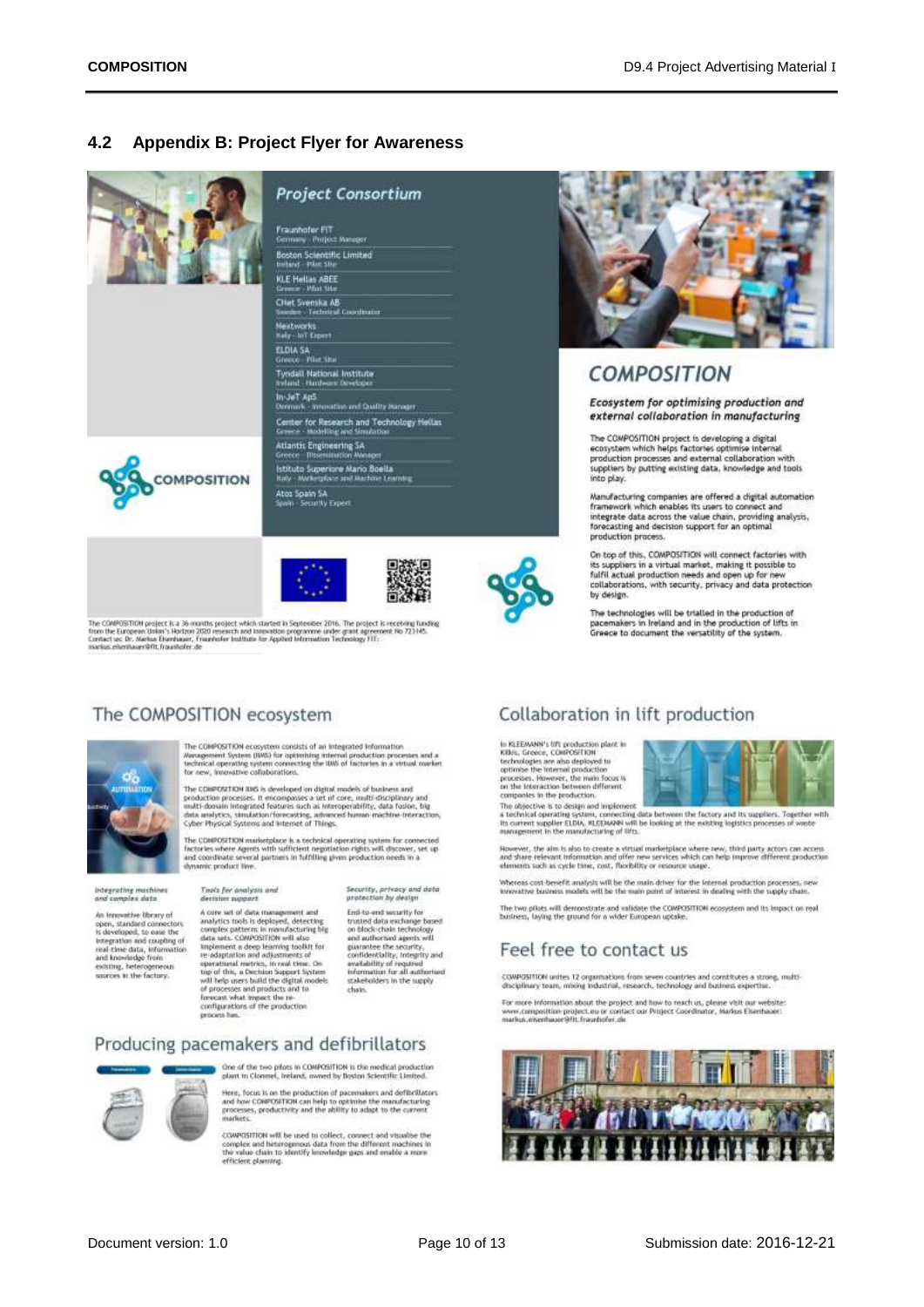# <span id="page-10-0"></span>**4.3 Appendix C: Presentation Template**

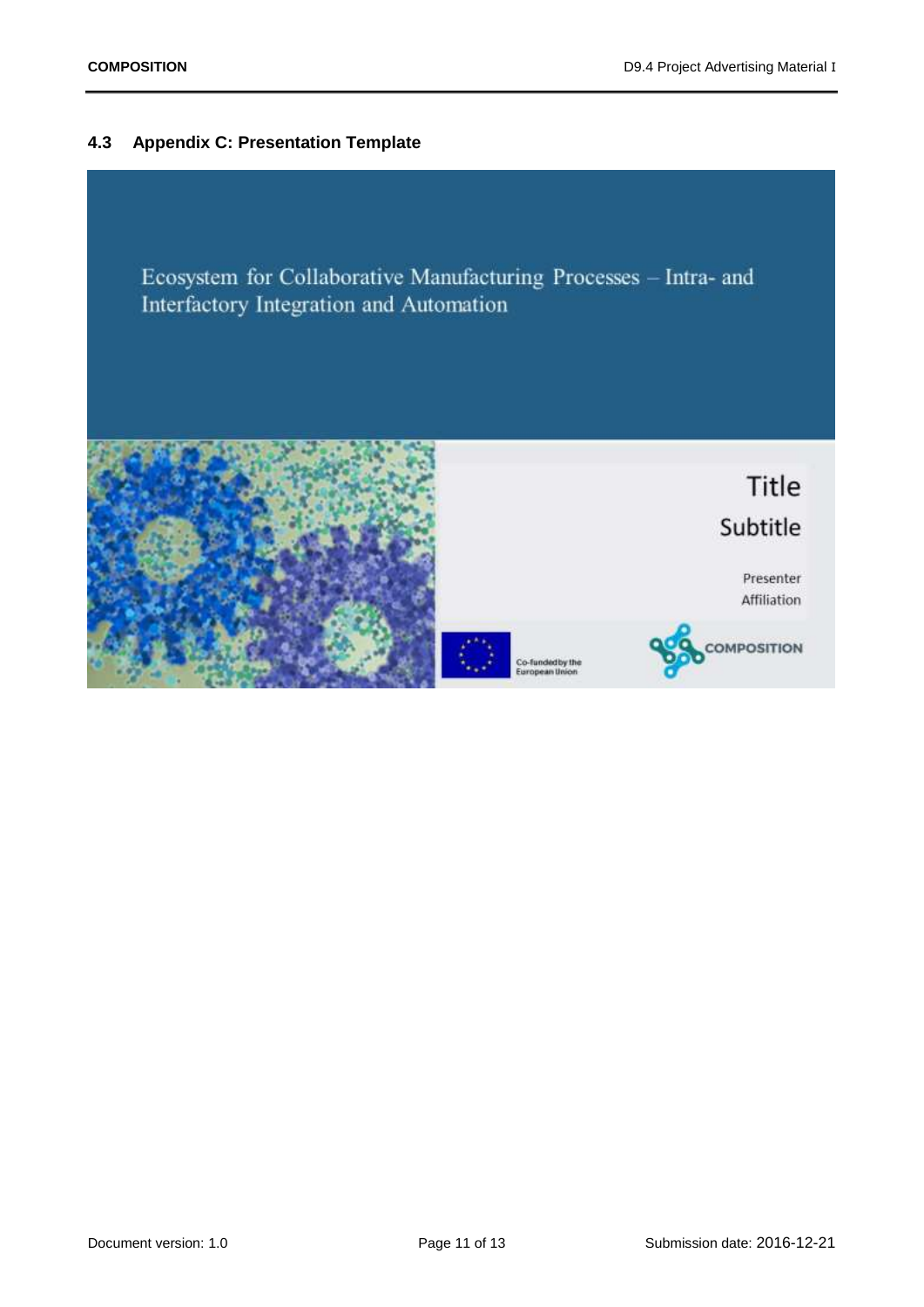

- This is a Body slide ٠
	- To insert date and title, click Insert and then Header & Footer



# **Thanks for your attention**

#### All rights reserved.

All copyright for this presentation are owned in full by the COMPOSITION Project. Permission is granted to print material published in this presentation for personal use only. Its use for any other purpose, and in particular its commercial use or distribution, is strictly forbidden in the absence of prior written approval.

COMPOSITION has received funding from the European Union's Horizon 2020 Framework Programme for Research and Innovation under Grant Agreement No 723145.

Possible inaccuracies of information are under the responsibility of the project. This presentation reflects solely the views of its authors. The European Commission is not liable for any use that may be made of the information contained therein.